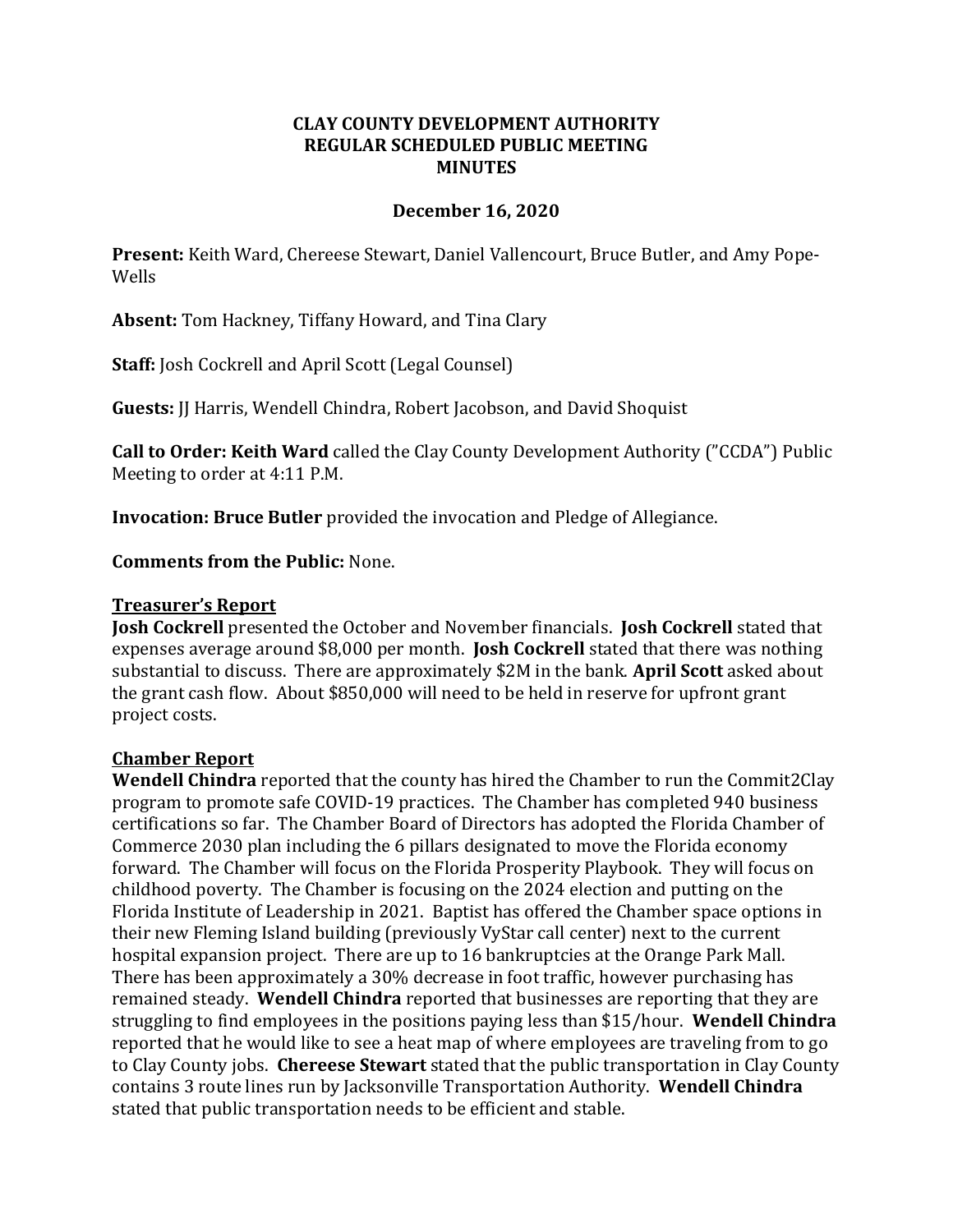#### **EDC Report**

**JJ Harris** passed out the November Economic Summary showing Clay County unemployment at 4.1%. There were 107 building permits in Clay County in November. The November Clay County median home sales price was \$244,000, up \$5,000. He stated that the real estate industry is very strong. **JJ Harris** reported that he, **Josh Cockrell, Keith Ward,** and **Van Royal** met to discuss the strategic site planning project. **JJ Harris** discussed the need to develop shovel ready inventory. Clay EDC is working on a 5-Year Economic Development Strategic Plan update. **JJ Harris** discussed a recent project and the project requirements. **Josh Cockrell** discussed the need to identify the 5 most promising sites in the county and then further identify the most prominent site of those and work diligently to develop the site. **JJ Harris** reiterated the necessity for site control and shovel ready development. The group discussed the needs of county site development. **II Harris** discussed the site selector advisory forum opportunity. **Josh Cockrell** discussed a desire to have the EDC, CCDA, and Chamber Board of Directors collaborate. **Bruce Butler** discussed support for the site selector advisory forum opportunity. **Wendell Chindra** discussed a desire to develop a digital GIS map of infrastructure. **Amy Pope-Wells** discussed appreciation for the economic development strategic plan. **Bruce Butler** motioned that CCDA approve a \$5,000 reimbursement to Clay EDC towards the site selector advisory forum opportunity. **Amy Pope-Wells** seconded the motion. Unanimously approved.

### **Old Business/New Business/ Board Comments**

**Orange Park Plaza Project - Robert Jacobson** reported that he is working with multiple potential lending partners for the construction to perm. loan. **Robert Jacobson** discussed that they are primarily looking for a partner to take over the land lender position. **Robert Jacobson** discussed the current stage of the project. **Daniel Vallencourt** discussed that a potential challenge is that CCDA is a public Board and would not be able to make rapid business decisions as a lending partner. **Keith Ward** discussed concern with fronting \$750,000 with little recourse for incidentals. **Daniel Vallencourt** discussed his reservations with the project. **Keith Ward** discussed his concerns about not being listed on the land note in the second position. **Dave Shoquist** assured the group that the only thing that has changed is the request amount from \$500k to \$750k. The offer to list CCDA as the second lien holder on the property remains. **Daniel Vallencourt** discussed concerns with the timeline of the opportunity. **Robert Jacobson** stated that the land lender is preparing a term sheet and wants to be assured of CCDA's cooperation. **Robert Jacobson** stated that COVID has created delay in the lending process and lending terms. **Robert Jacobson** discussed the project hurdles. **Dave Shoquist** discussed the potential land lender, Plat Point, and project lenders. **Daniel Vallencourt** asked about the construction loan condition. **Dave Shoquist** stated that the construction loan environment in Florida is very positive. **Robert Jacobson** described the loan as a gap loan until construction. **Dave Shoquist** requested a secured promissory note from CCDA. **April Scott** discussed the breakdown of the \$3.5M project cost. The group discussed the opportunity and their reservations at large. Daniel Vallencourt motioned that CCDA will provide a promissory note to Provision Impact Ventures for \$750k under the conditions of: CCDA is shown the appraisal of the property showing a valuation over \$5M, that the primary lender loan is not to exceed \$2.7M, CCDA is listed as the second lien on the property, the loan terms shall not